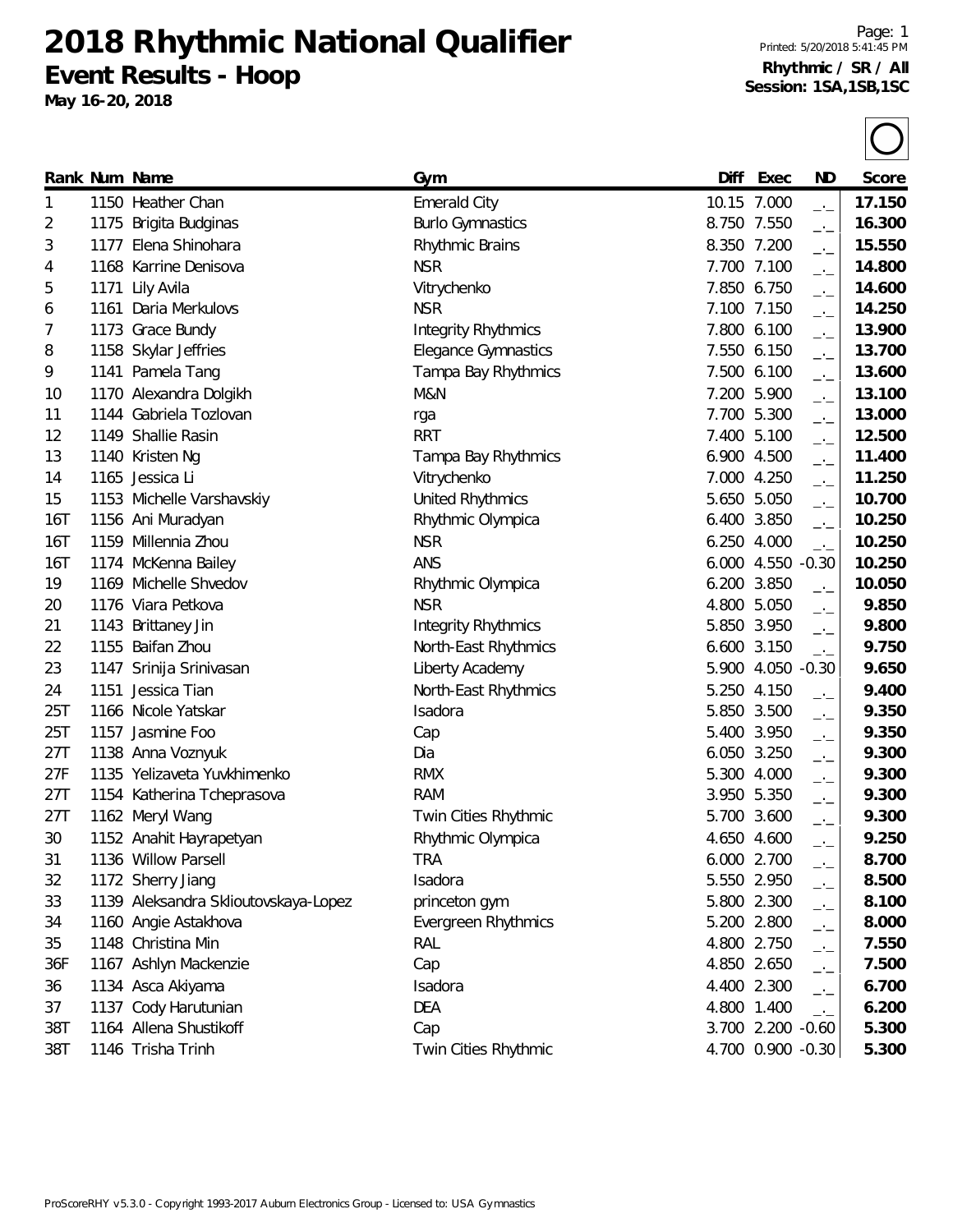**2018 Rhythmic National Qualifier Event Results - Ball**

**May 16-20, 2018**

|       |      | Rank Num Name                        | Gym                        | Diff  | Exec              | ND                       | Score  |
|-------|------|--------------------------------------|----------------------------|-------|-------------------|--------------------------|--------|
| 1     |      | 1168 Karrine Denisova                | <b>NSR</b>                 |       | 8.600 7.750       | $-1$                     | 16.350 |
| 2     |      | 1175 Brigita Budginas                | <b>Burlo Gymnastics</b>    |       | 7.500 7.500       | $-1$                     | 15.000 |
| 3T    |      | 1150 Heather Chan                    | <b>Emerald City</b>        |       | 8.050 6.300       | $-1$                     | 14.350 |
| 3T    | 1171 | Lily Avila                           | Vitrychenko                |       | 8.100 6.250       | $-1$                     | 14.350 |
| 5     |      | 1177 Elena Shinohara                 | Rhythmic Brains            | 7.700 | 6.200             | $ -$                     | 13.900 |
| 6     | 1161 | Daria Merkulovs                      | <b>NSR</b>                 | 6.700 | 6.300             | $-1$                     | 13.000 |
| 7     |      | 1166 Nicole Yatskar                  | Isadora                    |       | 7.500 4.950       | $-1$                     | 12.450 |
| 8     |      | 1141 Pamela Tang                     | Tampa Bay Rhythmics        |       | 6.800 5.250       | $-1$                     | 12.050 |
| 9     |      | 1144 Gabriela Tozlovan               | rga                        |       | 7.200 4.800       | $-1$                     | 12.000 |
| 10    |      | 1158 Skylar Jeffries                 | <b>Elegance Gymnastics</b> | 6.400 | 4.500             | $-1$                     | 10.900 |
| 11    |      | 1138 Anna Voznyuk                    | Dia                        |       | 5.700 4.750       | $-1$                     | 10.450 |
| $12*$ |      | 1165 Jessica Li                      | Vitrychenko                | 6.100 | 4.200             | $-$ ' $-$                | 10.300 |
| $12*$ |      | 1140 Kristen Ng                      | Tampa Bay Rhythmics        |       | 6.300 4.000       | $ -$                     | 10.300 |
| 12T   |      | 1147 Srinija Srinivasan              | Liberty Academy            | 6.050 | 4.250             | $-1$                     | 10.300 |
| 15    |      | 1176 Viara Petkova                   | <b>NSR</b>                 |       | 5.250 4.950       | $-$ ' $-$                | 10.200 |
| 16    |      | 1149 Shallie Rasin                   | <b>RRT</b>                 |       | 6.200 3.750       | $-1$                     | 9.950  |
| 17    |      | 1136 Willow Parsell                  | <b>TRA</b>                 |       | 5.200 4.600       | $-1$                     | 9.800  |
| 18    |      | 1143 Brittaney Jin                   | <b>Integrity Rhythmics</b> |       | 5.900 3.850       | $-1$                     | 9.750  |
| 19F   |      | 1135 Yelizaveta Yuvkhimenko          | <b>RMX</b>                 |       | 5.800 3.900       | $\overline{\phantom{a}}$ | 9.700  |
| 19    |      | 1134 Asca Akiyama                    | Isadora                    | 5.800 | 3.850             | $-1$                     | 9.650  |
| 20T   |      | 1174 McKenna Bailey                  | ANS                        | 5.100 | 4.350             | $-1$                     | 9.450  |
| 20T   |      | 1172 Sherry Jiang                    | Isadora                    |       | 5.600 3.850       | $-1$                     | 9.450  |
| 22    |      | 1169 Michelle Shvedov                | Rhythmic Olympica          |       | 5.800 3.550       | $\overline{\phantom{a}}$ | 9.350  |
| 23    |      | 1154 Katherina Tcheprasova           | <b>RAM</b>                 |       | 4.700 4.550       | $-1$                     | 9.250  |
| 24    |      | 1160 Angie Astakhova                 | Evergreen Rhythmics        | 5.350 | 3.650             | $ -$                     | 9.000  |
| 25    |      | 1155 Baifan Zhou                     | North-East Rhythmics       |       | 5.700 3.700 -0.60 |                          | 8.800  |
| 26    |      | 1173 Grace Bundy                     | <b>Integrity Rhythmics</b> |       | 6.000 3.600 -0.90 |                          | 8.700  |
| 27    |      | 1170 Alexandra Dolgikh               | M&N                        | 5.600 | 2.950             | $ -$                     | 8.550  |
| 28    |      | 1156 Ani Muradyan                    | Rhythmic Olympica          | 5.850 | 2.600             | $-1$                     | 8.450  |
| 29    |      | 1153 Michelle Varshavskiy            | <b>United Rhythmics</b>    |       | 3.700 4.600       | $-1$                     | 8.300  |
| 30    |      | 1159 Millennia Zhou                  | <b>NSR</b>                 |       | 5.100 3.100       | $-1$                     | 8.200  |
| 31    |      | 1164 Allena Shustikoff               | Cap                        |       | 4.450 3.700       | $-1$                     | 8.150  |
| 32    |      | 1137 Cody Harutunian                 | <b>DEA</b>                 |       | 5.100 3.000       | $-1$                     | 8.100  |
| 33    |      | 1148 Christina Min                   | RAL                        |       | 5.100 2.450       | $-1$                     | 7.550  |
| 34T   |      | 1151 Jessica Tian                    | North-East Rhythmics       |       | 5.000 2.550 -0.60 |                          | 6.950  |
| 34T   |      | 1162 Meryl Wang                      | Twin Cities Rhythmic       |       | 4.200 2.750       | $\overline{\phantom{a}}$ | 6.950  |
| 36    |      | 1146 Trisha Trinh                    | Twin Cities Rhythmic       |       | 4.250 2.650       | $\overline{\phantom{a}}$ | 6.900  |
| 37F   |      | 1167 Ashlyn Mackenzie                | Cap                        |       | 3.500 3.000       | $-1$                     | 6.500  |
| 37    |      | 1152 Anahit Hayrapetyan              | Rhythmic Olympica          |       | 5.250 1.300 -0.30 |                          | 6.250  |
| 38    |      | 1139 Aleksandra Sklioutovskaya-Lopez | princeton gym              |       | 4.500 2.200 -0.60 |                          | 6.100  |
| 39    |      | 1157 Jasmine Foo                     | Cap                        |       | 3.900 2.150       | $-1$                     | 6.050  |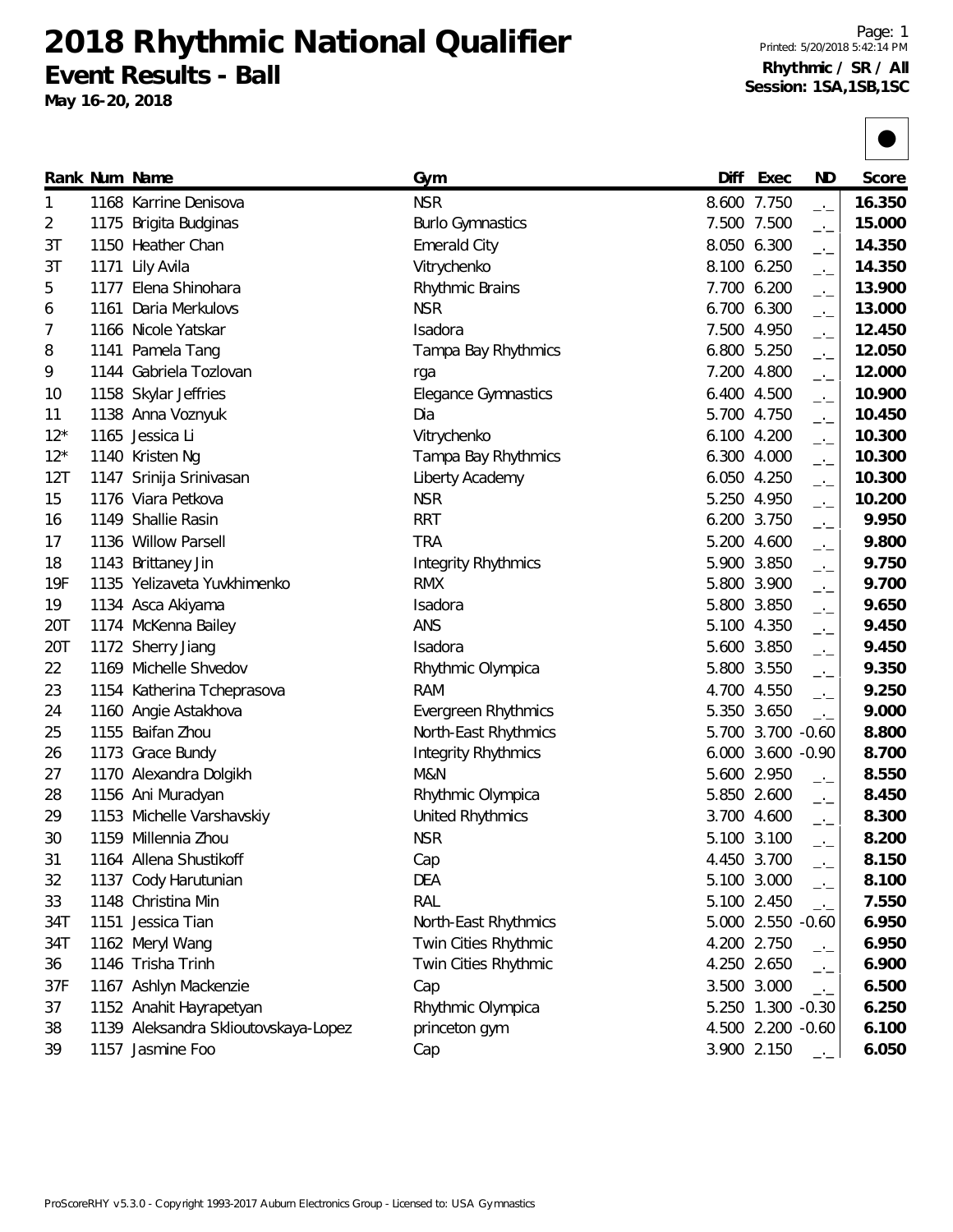**2018 Rhythmic National Qualifier Event Results - Clubs**

**May 16-20, 2018**

 $\overline{\mathbf{H}}$ 

|     |      |                                      |                            |       |                   |                                        | - - -  |
|-----|------|--------------------------------------|----------------------------|-------|-------------------|----------------------------------------|--------|
|     |      | Rank Num Name                        | Gym                        | Diff  | Exec              | ND                                     | Score  |
| 1   |      | 1168 Karrine Denisova                | <b>NSR</b>                 |       | 8.650 7.300       | $\rightarrow$                          | 15.950 |
| 2   |      | 1175 Brigita Budginas                | <b>Burlo Gymnastics</b>    |       | 8.400 7.300       | $\overline{\phantom{a}}$               | 15.700 |
| 3   |      | 1150 Heather Chan                    | <b>Emerald City</b>        |       | 9.550 6.100       | $-1$                                   | 15.650 |
| 4   | 1171 | Lily Avila                           | Vitrychenko                |       | 7.400 6.500       | $\Box$                                 | 13.900 |
| 5   | 1177 | Elena Shinohara                      | Rhythmic Brains            |       | 7.400 6.400       | $\Box$                                 | 13.800 |
| 6   | 1161 | Daria Merkulovs                      | <b>NSR</b>                 |       | 6.600 6.850       | $-1$                                   | 13.450 |
| 7   |      | 1173 Grace Bundy                     | Integrity Rhythmics        |       | 6.650 5.400       | $-1$                                   | 12.050 |
| 8   |      | 1166 Nicole Yatskar                  | Isadora                    |       | 7.400 4.100       | $-1$                                   | 11.500 |
| 9   |      | 1141 Pamela Tang                     | Tampa Bay Rhythmics        |       | 5.950 5.500       | $\overline{\phantom{a}}$               | 11.450 |
| 10  |      | 1140 Kristen Ng                      | Tampa Bay Rhythmics        |       | 6.650 4.700       | $-1$                                   | 11.350 |
| 11  |      | 1138 Anna Voznyuk                    | Dia                        | 5.950 | 5.050             | $-1$                                   | 11.000 |
| 12  |      | 1158 Skylar Jeffries                 | <b>Elegance Gymnastics</b> |       | 5.900 4.800       | $-1$                                   | 10.700 |
| 13  |      | 1165 Jessica Li                      | Vitrychenko                |       | 6.550 4.050       | $-1$                                   | 10.600 |
| 14  |      | 1176 Viara Petkova                   | <b>NSR</b>                 |       | 5.900 4.650       | $-1$                                   | 10.550 |
| 15  |      | 1143 Brittaney Jin                   | <b>Integrity Rhythmics</b> |       | 6.800 3.500       | $-1$                                   | 10.300 |
| 16  |      | 1159 Millennia Zhou                  | <b>NSR</b>                 |       | 5.800 4.250       | $\rightarrow$ $\overline{\phantom{0}}$ | 10.050 |
| 17  |      | 1139 Aleksandra Sklioutovskaya-Lopez | princeton gym              |       | 5.700 4.300       | $-1$                                   | 10.000 |
| 18  |      | 1147 Srinija Srinivasan              | Liberty Academy            |       | 5.600 4.300       | $-1$                                   | 9.900  |
| 19  |      | 1156 Ani Muradyan                    | Rhythmic Olympica          |       | 6.150 3.700       | $-1$                                   | 9.850  |
| 20  |      | 1151 Jessica Tian                    | North-East Rhythmics       |       | 5.950 3.850       | $-1$                                   | 9.800  |
| 21  |      | 1160 Angie Astakhova                 | Evergreen Rhythmics        |       | 5.250 4.250       | $-1$                                   | 9.500  |
| 22T |      | 1149 Shallie Rasin                   | <b>RRT</b>                 |       | 5.500 3.800       | $\overline{\phantom{a}}$               | 9.300  |
| 22T |      | 1155 Baifan Zhou                     | North-East Rhythmics       |       | 6.200 3.700 -0.60 |                                        | 9.300  |
| 24  |      | 1137 Cody Harutunian                 | <b>DEA</b>                 |       | 5.200 3.950       | $-1$                                   | 9.150  |
| 25  |      | 1170 Alexandra Dolgikh               | M&N                        |       | 5.600 3.450       | $-1$                                   | 9.050  |
| 26  |      | 1169 Michelle Shvedov                | Rhythmic Olympica          |       | 6.050 2.950       | $-1$                                   | 9.000  |
| 27F |      | 1135 Yelizaveta Yuvkhimenko          | <b>RMX</b>                 |       | 5.900 3.050       | $-1$                                   | 8.950  |
| 27  |      | 1153 Michelle Varshavskiy            | <b>United Rhythmics</b>    |       | 4.550 4.150       | $-1$                                   | 8.700  |
| 28  |      | 1174 McKenna Bailey                  | ANS                        | 5.000 | 3.650             | $-1$                                   | 8.650  |
| 29  |      | 1164 Allena Shustikoff               | Cap                        |       | 4.600 3.600       | $-1$                                   | 8.200  |
| 30T |      | 1134 Asca Akiyama                    | Isadora                    |       | 4.250 3.650       | $-1$                                   | 7.900  |
| 30T |      | 1152 Anahit Hayrapetyan              | Rhythmic Olympica          |       | 5.200 2.700       | $-$ ' $-$                              | 7.900  |
| 32  |      | 1162 Meryl Wang                      | Twin Cities Rhythmic       |       | 4.650 3.200       | $-1$                                   | 7.850  |
| 33  |      | 1154 Katherina Tcheprasova           | <b>RAM</b>                 |       | 4.100 3.700       | $-1$                                   | 7.800  |
| 34F |      | 1167 Ashlyn Mackenzie                | Cap                        |       | 4.500 3.250       | $-1$                                   | 7.750  |
| 34  |      | 1136 Willow Parsell                  | <b>TRA</b>                 |       | 5.400 2.250       | $ -$                                   | 7.650  |
| 35  |      | 1144 Gabriela Tozlovan               | rga                        |       | 5.350 2.050       | $-1$                                   | 7.400  |
| 36T |      | 1172 Sherry Jiang                    | Isadora                    |       | 4.650 1.950       | $-1$                                   | 6.600  |
| 36T |      | 1157 Jasmine Foo                     | Cap                        |       | 4.050 2.550       | $-1$                                   | 6.600  |
| 38  |      | 1146 Trisha Trinh                    | Twin Cities Rhythmic       |       | 5.600 0.950       | —'—                                    | 6.550  |
| 39  |      | 1148 Christina Min                   | <b>RAL</b>                 |       | 5.100 1.300       |                                        | 6.400  |